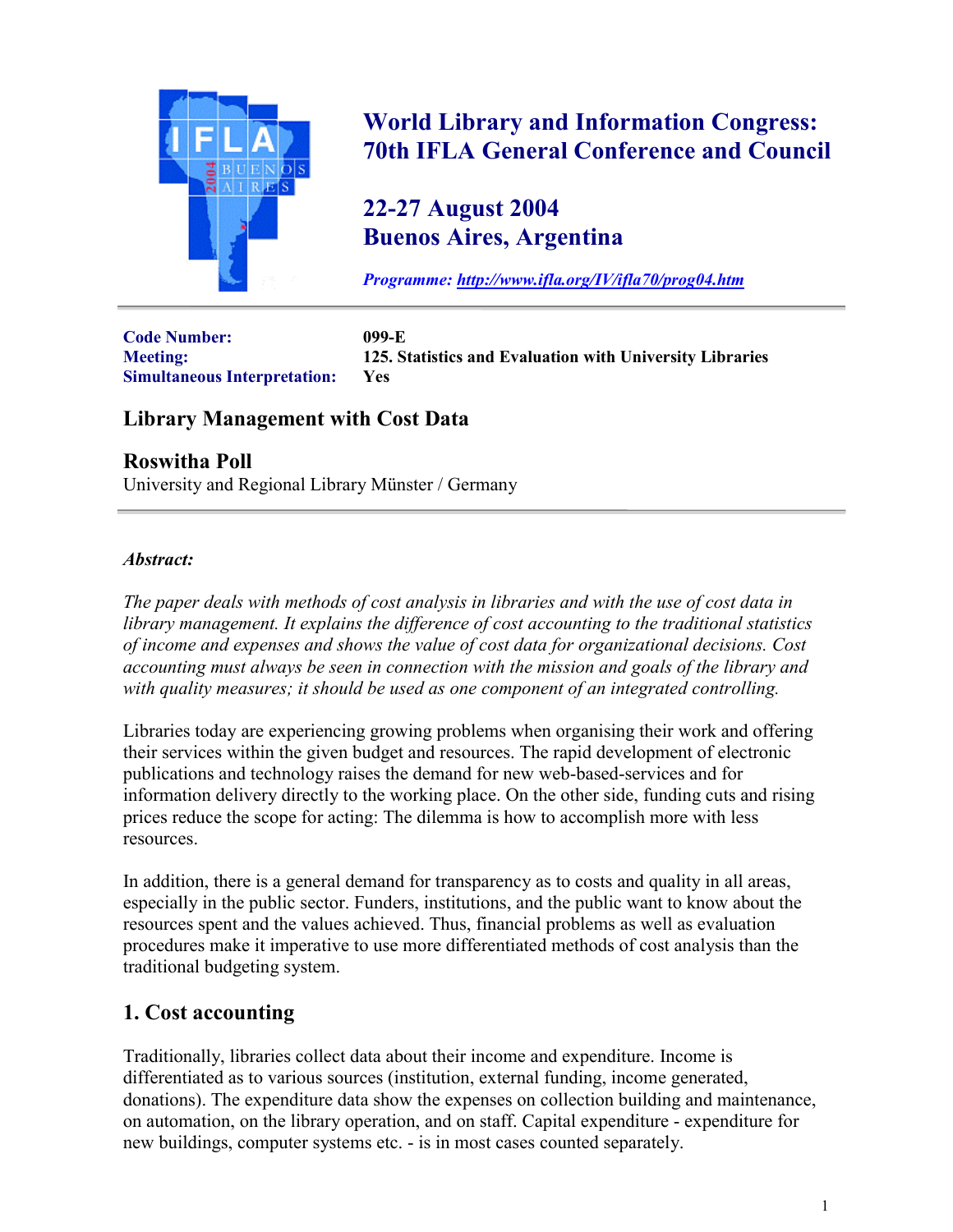But expenses are not synonymous with costs. The term "expenses" describes financial transactions. Costs can be defined as the consumption of resources in order to produce or maintain goods or services or to maintain the capacity for producing such goods or services.

- Services need activities.
- Activities consume resources.
- Consumption of resources causes costs.

Costs, therefore, include more than the expenses of a certain period. There are "hidden" costs, that do not appear on the library's bills or payrolls:

- Payments made by other parties, e. g. the institution. Typically, these are utility costs (heating, water, sewage, security …).
- Depreciation costs (of the building, equipment, the computer system ...)

Cost accounting tries to assign costs to the different products and services of the library and to answer the questions:

| • What types of costs arise? $\Box$              | Cost type accounting   |                      |
|--------------------------------------------------|------------------------|----------------------|
| • Where do the costs arise? $\Box$               | Cost centre accounting |                      |
| • For what products/services do the costs arise? |                        | Cost unit accounting |

**Cost type accounting** means identifying all types of costs that arise by the production of library services during a specified period (accounting period). Broad groups of cost types in a library are:

- staff costs (differentiated between staff types, project staff, student helps etc.)
- collection building costs (differentiated as to subjects and types of media)
- administrative costs (e.g. maintenance and repair of equipment, material costs, communication)
- utility costs like heating, electricity, water, sewage, cleaning, security ...
- calculatory depreciations of assets (buildings, IT- and other equipment).

For calculatory depreciation the easiest method is to define a minimum useful life-time for groups of assets (e.g. 4 years for a PC). The purchase price is divided by the number of years of useful life-time, and for each of these years the annual depreciation can thus be calculated.

Defining and collecting all costs arising in the library will prove difficult the first time it is done. Data for expenses managed outside the library (e. g. central cleaning services of a university) must be split up in order to define the library's part. Depreciation costs and staff costs are calculated differently in many institutions, so that comparison will be difficult.

The assessment of the total costs of a library during an accounting period, and the assessment of the percentage that is consumed by different cost types, give a first overview of the cost structure. Staff costs will probably be predominant. For management decisions, it is necessary to know not only what costs arise, but also where they arise, in which cost centres.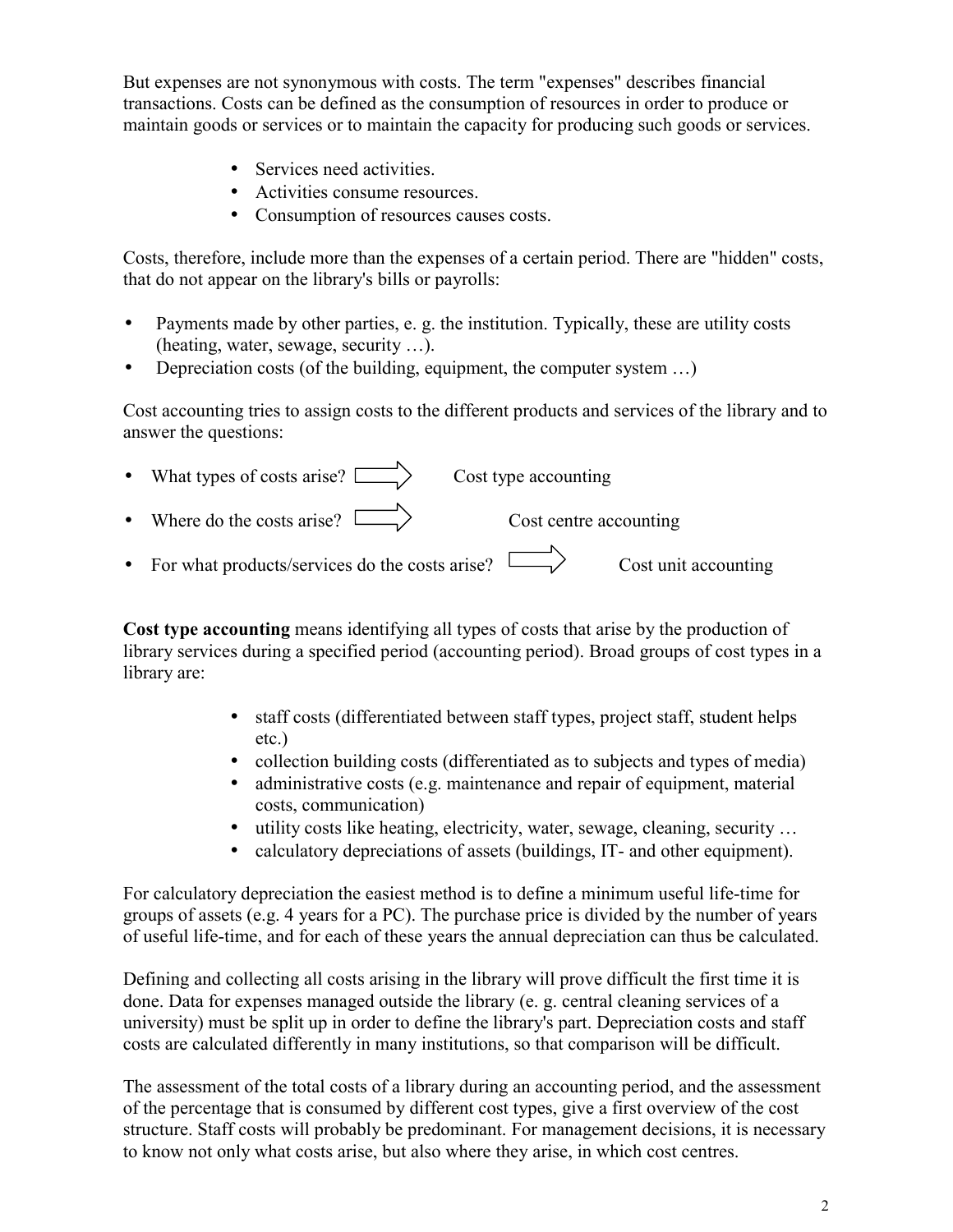**Cost centre accounting** assigns the costs to working areas of the library and usually follows the departmental structure, e. g. media processing, lending service, reference service etc. It is a necessary step when trying to assess the costs of separate services or products.

Some costs can be assigned directly to each cost centre, e. g. the staff costs in media processing. Other indirect costs like utility costs (cleaning, heating), depreciation, or IT costs must be assigned by using keys. Utility costs or building depreciation can be assigned per square meter; IT costs can be calculated according to the number of PCs in the department.

Collection building costs are usually not split up as to cost centres. In most cases where libraries and information centres are working with cost accounting, the collection is regarded as a separate item with the help of which the products and services are produced by the library. The library's services and products consist of collecting, offering and supporting the use of information and media - not of the media themselves.

**Cost unit accounting** is the last step in cost analysis. Cost centre accounting shows where the costs have arisen, but it does not allow to identify with which product / services the costs are associated. In order to assess unit costs, it is necessary to list all activities occurring in a cost centre and to note down the time spent on each activity during a specified period. Staff fill out log sheets, and the results are extrapolated to a year with due consideration of holidays and other absences. The costs for each process or activity can be calculated by allocating the total costs of the cost centre to the process according to the percentage of staff time spent on the process.

Finally, the costs for one unit (product) are calculated by dividing the process costs by the number of products or services produced.

| <b>Example</b>                                   |                 |
|--------------------------------------------------|-----------------|
| Costs of the cost centre "Undergraduate library" | 188.000,00 €    |
| Costs of the activity "Book processing"          | $67.716,00 \in$ |
| Number of books processed                        | 5 2 3 2         |
| Costs of one book processed                      | 13.20€          |

After applying this method - activity-based-costing - the library will be able to demonstrate the amount of each cost type, the origin of costs, the costs of each single service or product and - finally - even the average time needed for producing one service or product. This will answer the demand for cost transparency; but how to use the data for managing and planning?

## **2. The use of cost data**

The first simple result of cost accounting will be that it produces cost-consciousness, awareness of all causes for costs, and therewith a mental attitude that is favourable to a consequent organization of processes in order to reduce costs. Being aware of all overheads and hidden costs may also induce the library to think about methods and technics to reduce costs of heating or electricity, even if they do not touch the library budget.

Management whith the background of cost data for all services will help organizational decisions in many areas.

## **2.1 Reduction of unit costs**

Libraries need resources for new and improved services and for investment in the growing tasks of the "digital library". As funding is in most cases scarce, resources must be set free by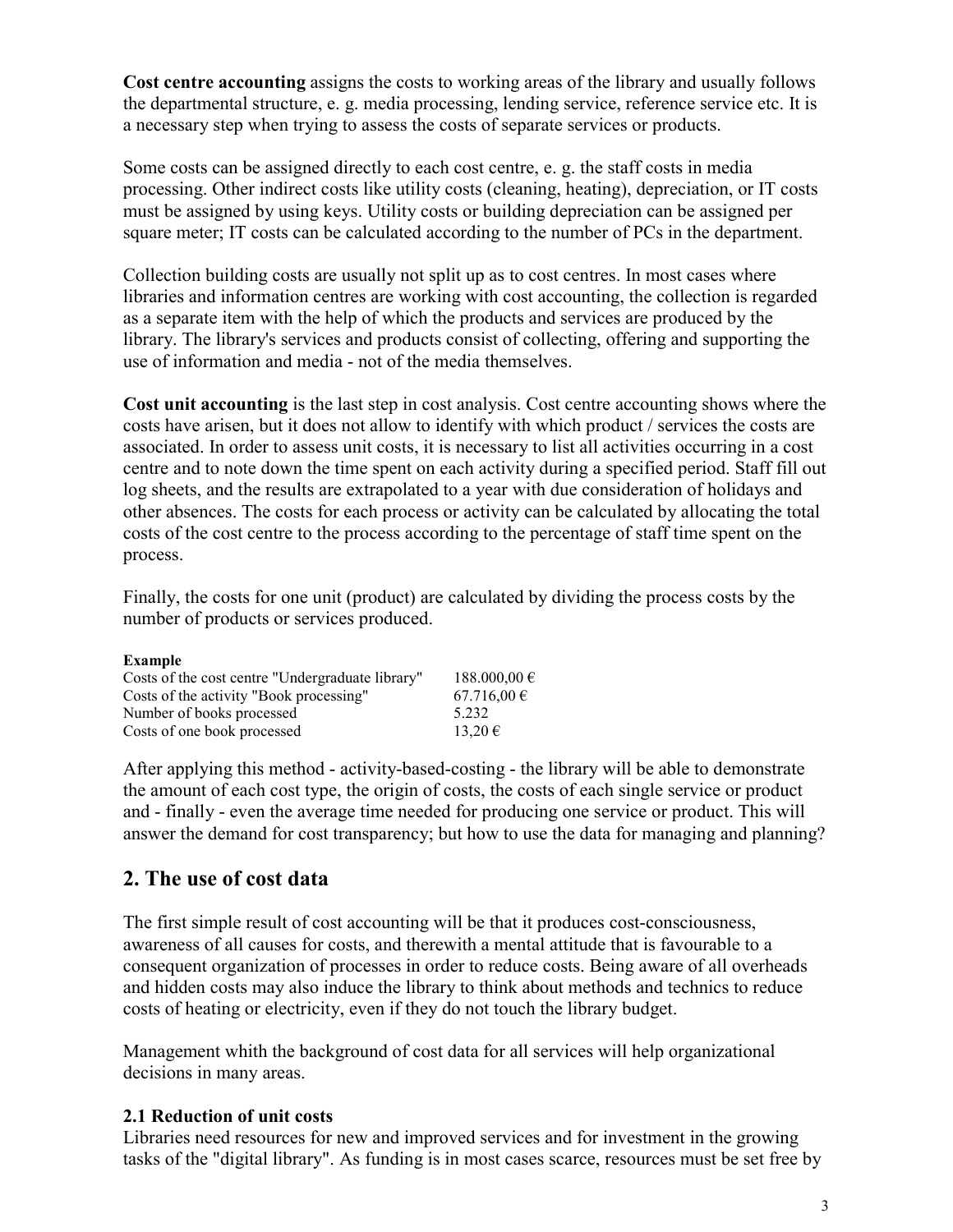raising efficiency in the delivery of existing services. Generally speaking, efficiency can be achieved in two ways:

- doing the same with less costs,
- producing more with the same costs.

If, for instance, book processing for one item in the undergraduate library comes up to 13,20  $\epsilon$ , methods like streamlining processes, using more copy cataloguing, or deleting controlling activities might lower the unit costs. Thus, resources might be set free.

The other way to reduce unit costs would be to increase the number of units produced with the same costs. This would apply in cases where the library has to maintain a certain capacity, e.g. staff at a reference desk during opening hours. If there are not enough reference queries, the available resources will not be fully used; there will be "idle capacity costs" that will raise the costs of one reference transaction. Promoting the reference service, e.g. in user education, might raise the demand for reference transactions and thus lower the unit costs. There will be no free resources, but a higher productivity.

Identifying high unit costs will not always allow the library to act on this knowledge. In libraries, capacity costs are predominant. They have to maintain a large potential for the delivery of services: qualified staff, a broad collection, good equipment etc. Many costs therefore arise independently of the amount of use and are - at least for a certain time - fixed costs. If circulation decreases, this will not immediately reduce the costs of the lending department. It takes at least medium-term planning to adapt the resources in this area to the topical demand.

#### **2.2 Planning with cost data**

Knowing the costs for each service enables the library to allocate resources to services that have high priority for the library's goals. Resources that have been set free by a cost-effective organisation can be invested in building up new services or in enlarging or improving existing services.

Planning new services with cost data will yet be difficult if cost data for the new activities are missing. But existing data might at least give an estimate of potential costs, and cost accounting will help to decide what overhead costs will probably be connected with the new service. If, for instance, the library plans to introduce a new user training course in electronic publishing, the following cost data could be used:

- staff costs for the preparation and delivery of a 10-hour training (according to data of other training courses)
- percentage of utility costs and depreciation for equipment and locality (allocated as to training hours)

#### **2.3 Cost recovery**

Most libraries offer at least their basic services free of fees. But for special services like document delivery within 24 hours or bibliographical services there is a possibility of getting paid, and in some cases libraries can also sell their products to commercial firms. In these cases libraries must be able to name a price that at least covers all costs. The same applies when one institution - e.g. a university with private funding - wants to make use of the library services of another institution, e.g. a publicly funded university.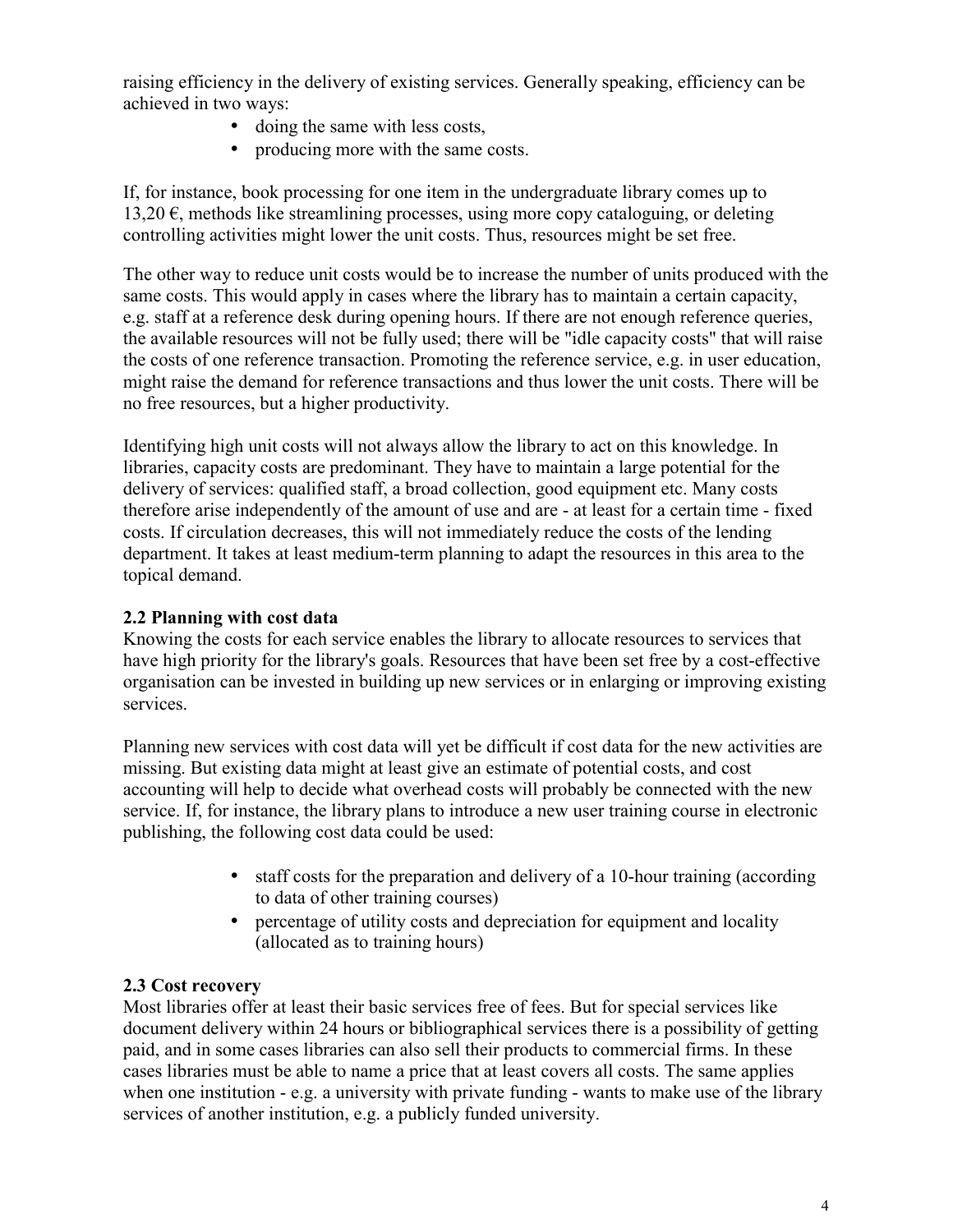Another case where cost unit data are needed for cost recovery occurs when institutions want their departments to "buy" all information services from the library. The library would then only get a basic budget for general tasks, but all services delivered to special departments of an institution would have to be paid by those departments. Such cases are known from

- libraries of commercial firms charging their services to departments or working groups,
- libraries of institutions of higher education charging their services to the faculties.

There are many problems involved in such proceedings, especially in universities, where libraries cannot assign each case of use (e.g. a library visit, a reference transaction) to a faculty. But in any case, libraries should be able to show the full costs of each service.

## **2.4 Outsourcing**

The same applies when a library does not want to sell, but buy service. It is often cost accounting that leads to considerations of outsourcing. If the costs of products seem too high, the library can compare its costs to prices for the same product if it transferres certain processes to commercial firms. Examples for outsourcing that have been tested are bookbinding and restoration, cataloguing, IT support and even the selection process for collection building.

Decisions about outsourcing require careful consideration of all cost factors, including hidden costs and life-cycle costs of equipment.

## **2.5 Claims for resources / Service level agreements**

In the financing plans submitted to their funding authorities, libraries must prove the necessity of the amount of funding they apply for. This is not easy even for collection building, where the price increase and data about collection use can at least support the arguments for better funding. But especially for claims as to new or improved services, it is vital to be able to name all the costs related to the service. Examples are longer opening hours (which cause besides staff costs - more consumption of electricity, heating, and security costs) or a selfservice lending desk (which saves staff costs, but includes depreciation and maintenance costs for the terminal).

If libraries negotiate for their funding by service level agreements with the funding institution, they have to specify the quantity and quality of services that they undertake to produce within a certain time period, and the resources needed for the production. Again, exact cost data will be necessary for such plans and agreements.

Calculation of all costs connected with certain activities or services will also be helpful when argueing against too many requests of the institution or the population to be served. There is always something else that would be welcome to users - 24-hour opening times, training for electronic publishing in every faculty etc. Being able to show the direct and indirect costs involved with such requests will help to set priorities and to waive some expensive claims.

## **2.6 Benchmarking**

It is necessary and helpful to know the costs of products and services in the own library - but that does not yet show whether those costs (the "prices" of products) are low, adequate, or perhaps too high. If a library wants to know whether a service could be delivered with lower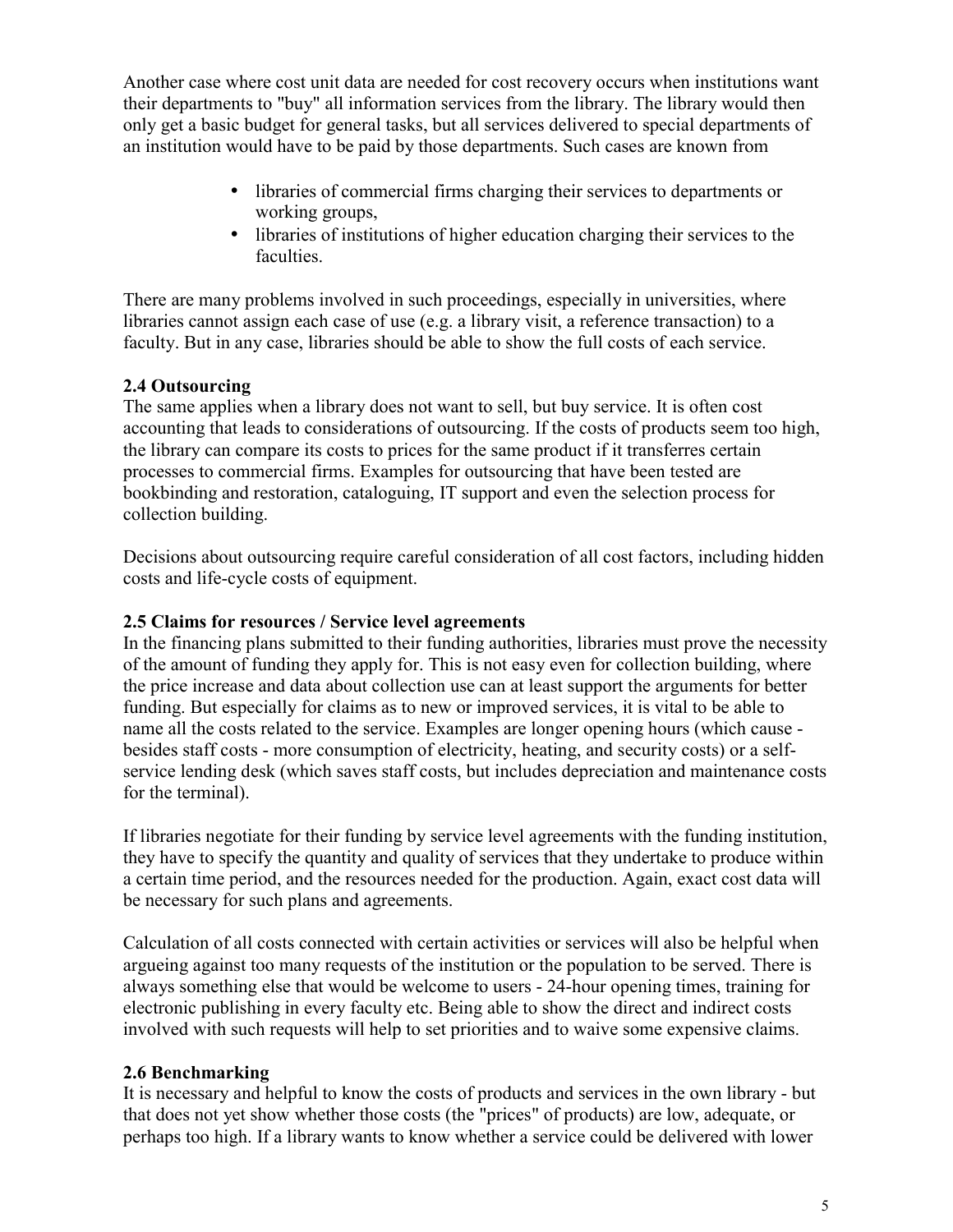costs, the costs must be compared with those in other institutions that deliver the same or a similar service. Such benchmarking partners could be:

- other libraries with a similar structure and clientele
- commercial firms that deliver similar services (e.g. information brokers)
- other non-commercial institutions with comparable products / services (e.g. archives with conservation / restoration services)

Comparison of costs will include comparing processes and can lead to a more cost-effective organization.

# **3. Cost accounting as part of the controlling system**

The results of cost accounting can never be the sole basis for management decisions in libraries. Strategic management in libraries is different from that of commercial firms. The main object of a commercial firm is to keep the firm flourishing by offering services and products that meet a high demand and thereby generate a sufficient - if possible rising income. Commercial firms must and can

- delete products that are in low demand,
- introduce all sorts of new products that will probably meet high demand.

Libraries - like other institutions of the public sector - have stricter boundaries than commercial firms as to what services they should offer. They are founded based on the political decisions that certain services should be offered - often free of charge - to a specified clientele or to the general public. Those political decisions justify the existence of the library, and the library can change its services only by an agreement with the funding institution.

Another difference to commercial firms is that there is often no real competition for the services of one library. Users often have no alternative to using a certain library because of their membership in the library's institution or because of long distances to other libraries.

A library's strategic management must proceed from that library's mission and goals. It must conform to quality standards that should be approved by the funding institution, and it must consider the needs and wishes of its primary population. In addition, it should be aware of probable future developments and take them into account when allocating resources to the different services.

All these aspects have to be considered when acting on the results of cost accounting and they might limit the possibilities of a cost-effective organization.

#### **3.1 Mission and goals**

The duty of libraries is to offer the required information to its clientele. The clientele, the population that the library is set up to serve, is in most cases clearly defined: the members of an institution, the inhabitants of a community. There is less clearness about what services or media the library ought to offer. Data about frequency of use can only partly support decisions. There is often high demand for certain services. There can, for instance, never be enough copies of law handbooks in the undergraduate library, or of travel guides in the public library. Acting on such data by buying many copies will lead to high use data and therewith low unit costs for that service. But concentrating resources on areas of high demand might lessen resources for services with a low demand, but with a high priority in the libraries goals.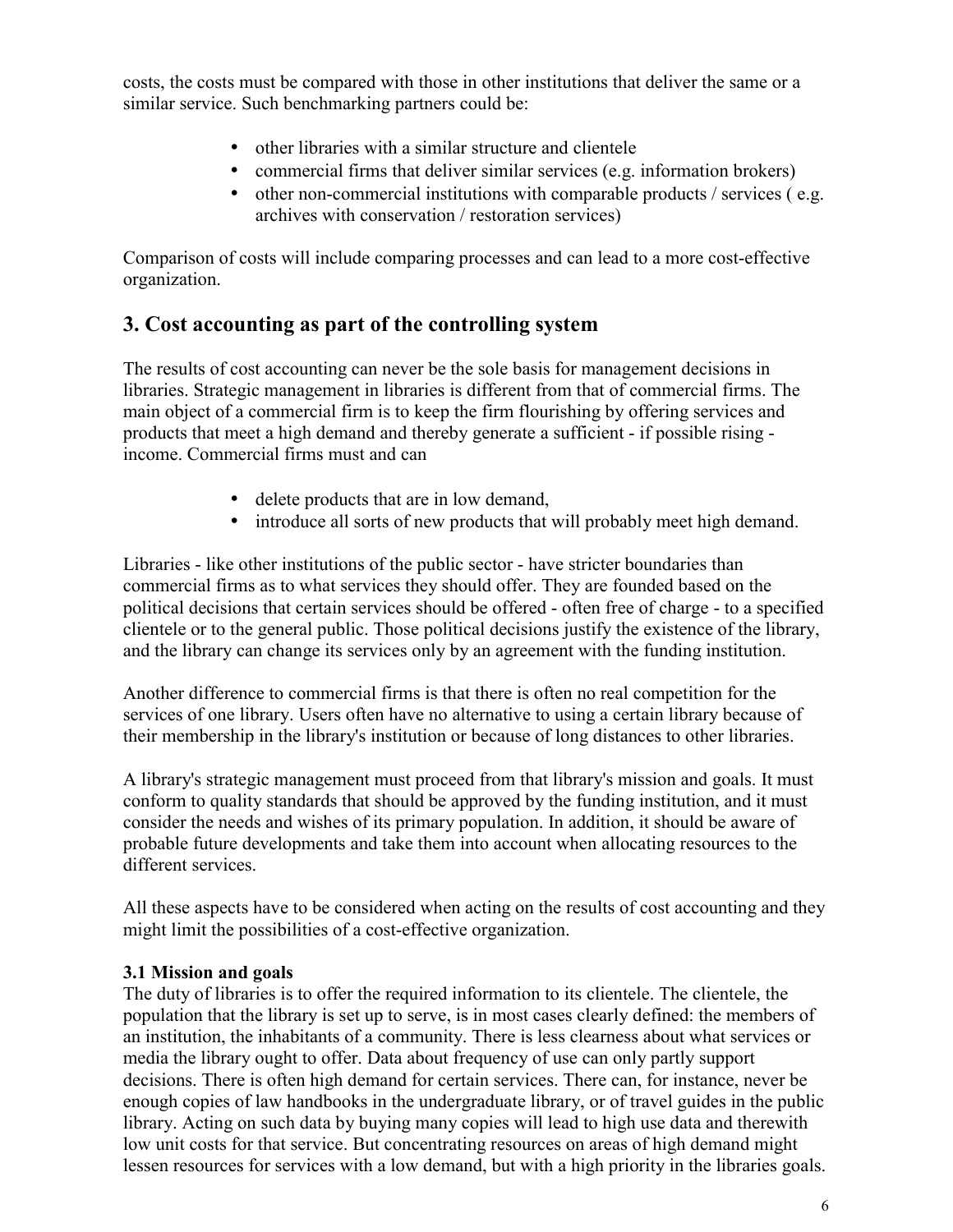#### Example: **The rare collection of a university library**

- The production of the service (buying rare books, the cataloguing process, the preservation costs, the use in special reading-rooms with continuous supervision) involves high costs.
- One cost unit (one rare book used in the library) will therefore be very expensive.
- The mission of the library includes the task of preserving and maintaining a rare collection and giving access to it for special research. Therefore, the service cannot be deleted.
- But cost effectiveness could be raised by giving better access to the collection, e.g. by digitising material and putting it on the web. This could save staff costs and restoration costs, as the books can be used without visiting the library and without any possible damage to them.

#### **3.2 Quality standards**

For several decades, libraries have developed methods for measuring the quality of their services. Such methods, performance indicators, assess the quality of products and services as to

- user-orientation (e.g. of collection building)
- speed (e.g. of document delivery)
- accuracy (e.g. of cataloguing)
- reliability (e.g. of reference answers)
- accessibility (e.g. opening hours).

Libraries can fix certain standards of quality (e.g. book processing within seven days) in their agreements with the institution.

Such quality claims clash with the effort for cost-efficiency.

#### Example: **The reference service of a university library**

- The service is maintained by professional librarians. Cost accounting shows, that the unit costs per reference transaction are high. But the reference fill rate (the percentage of correct answers) comes up to 60 %, which is good when compared to other libraries.
- The library tries to cut down the costs by rendering the service partly by student helps that have had a short training: The reference fill rate drops to 35 %. User complaints are rising.
- Apparently, the library cannot keep up the quality of the service with less resources. It has to determine the priority of the service and define an adequate quality level according to the importance of the service.

It may even be cost-effective to allocate more resources to a service in order to make it more valuable and thereby raise the demand for the service. A cheap product, that nobody wants or that leads to dissatisfaction would lessen the general opinion of the library's value and would not contribute to cost-effectiveness.

#### **3.3 Investment in the future**

Cost accounting has more often been used as a retrospective documentation of costs than as an instrument for controlling the costs of existing services. It should also be an instrument for future-oriented planning.

Especially in a time of rapidly changing information channels, libraries must pay attention to predictable evolutions and invest in services that may not find frequent use at the start. Such services could be:

- Establishing a server for electronic publications of the institution.
- Introducing information literacy training or help-desks for multimedia publishing.
- Setting up a long-time archival system for electronic publications.